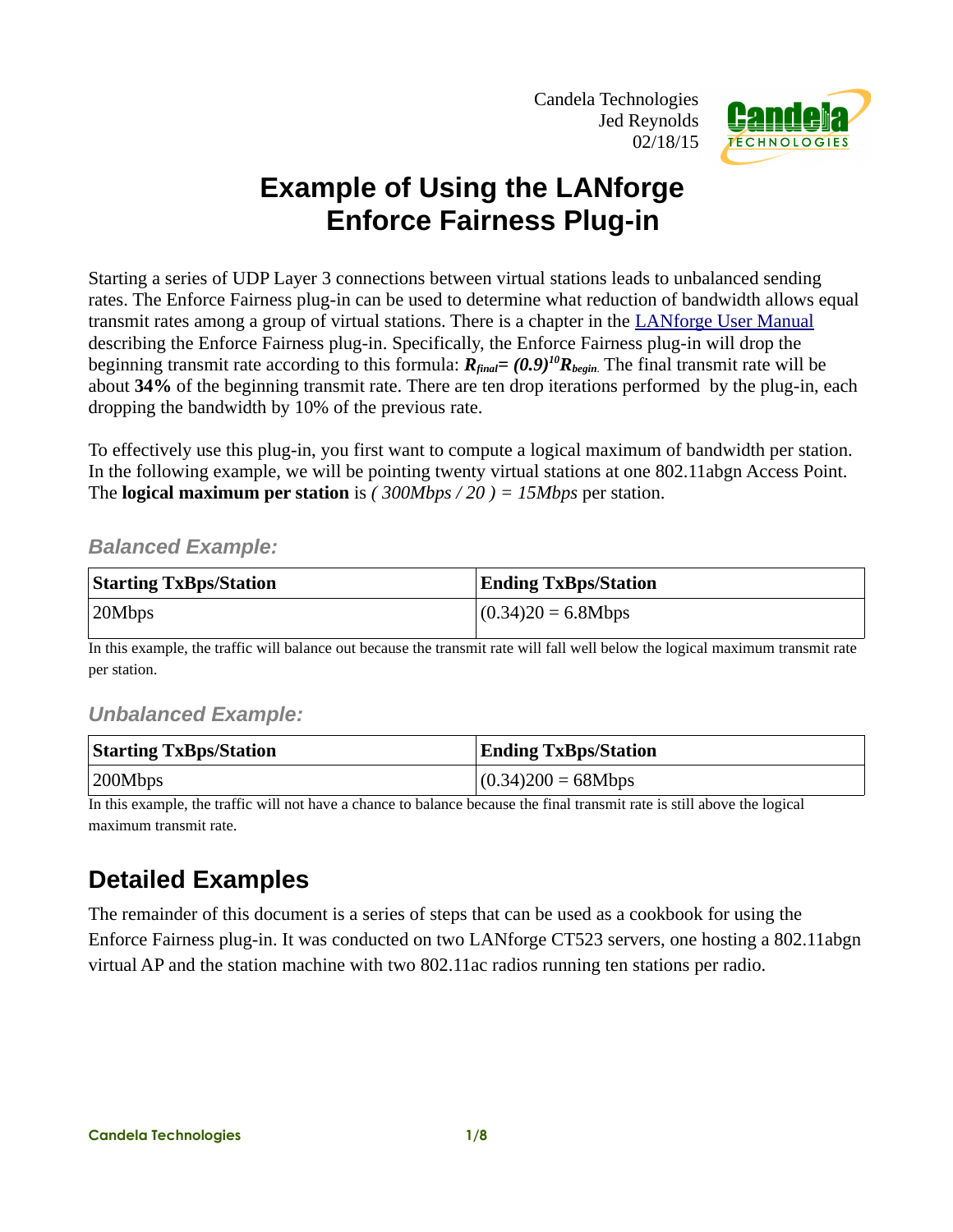1. We start with twenty stations, ten each on two radios. Stations 100-109 are on wiphy0 and stations 200-209 are on wiphy1.

| 画                    |                                         |          |                            |                                  |                      |                  | LANforge Manager Version(5.3.1)                    |                 |                           |                                  | 全                        | $\Box$ $\times$ |
|----------------------|-----------------------------------------|----------|----------------------------|----------------------------------|----------------------|------------------|----------------------------------------------------|-----------------|---------------------------|----------------------------------|--------------------------|-----------------|
|                      | Control Reporting Tear-Off Info Plugins |          |                            |                                  |                      |                  |                                                    |                 |                           |                                  |                          |                 |
|                      |                                         |          |                            |                                  |                      | Stop All         |                                                    | Restart Manager |                           |                                  | Refresh                  | <b>HELP</b>     |
|                      |                                         |          |                            |                                  |                      |                  |                                                    |                 |                           |                                  |                          |                 |
| File-IO              | Laver-4                                 |          | Generic                    | <b>Test Mgr</b>                  | <b>Test Group</b>    |                  | Resource Mgr                                       | Event Log       | Alerts                    | Port Mgr                         | Messages                 |                 |
| Status               |                                         | Layer-3  | L3 Endps                   | VolP/RTP                         |                      | VolP/RTP Endps   | Armageddon                                         | WanLinks        |                           | Attenuators                      | <b>Collision-Domains</b> |                 |
|                      |                                         |          |                            |                                  |                      |                  |                                                    |                 |                           |                                  |                          |                 |
| Disp:                |                                         |          | 192.168.100.27:0.0         |                                  | <b>Sniff Packets</b> |                  | <b>Clear Counters</b>                              |                 | <b>Reset Port</b>         | Delete                           |                          |                 |
|                      | Rpt Timer: faster                       |          | (1 s)<br>٠                 |                                  | Apply                |                  | <b>View Details</b>                                |                 | Create                    | Modify                           | <b>Batch Modify</b>      |                 |
|                      |                                         |          |                            |                                  |                      |                  | All Ethernet Interfaces (Ports) for all Resources. |                 |                           |                                  |                          |                 |
|                      |                                         |          |                            |                                  |                      |                  |                                                    |                 |                           |                                  |                          |                 |
| Port                 |                                         | Pha Down | IP                         | <b>SEC</b>                       | Alias                | Parent<br>Dev    | <b>RX Bytes</b>                                    | <b>RX Pkts</b>  | Pps RX                    | bps RX                           | <b>TX Bytes</b>          | T               |
|                      |                                         |          |                            |                                  |                      |                  |                                                    |                 |                           |                                  |                          |                 |
| 1.1.03               |                                         |          | 0.0.0.0                    | 0                                | wiphyl               |                  | 154,966,074 1,237,359                              |                 | 0                         |                                  | 0 14,643,097             | $9.6 -$         |
| 1.2.068              |                                         |          | 0.0.0.0                    | 0                                | wiphyl               |                  | 0                                                  | 12,884,         | 4                         | $\Omega$                         | $\Omega$                 | 12              |
| 1.1.02               |                                         |          | 0.0.0.0                    | o                                | wiphy0               |                  | 125,803,130 1,008,954                              |                 | $\overline{0}$            |                                  | 226 83,649,184           | 54              |
| 1.2.003              |                                         |          | 0.0.0.0                    | o                                | wiphy0               |                  | $\circ$                                            | 12,884,         | 4                         | O                                | 0                        | $_{12}$         |
| 1.1.08               |                                         |          | 0.0.0.0                    | Ō                                | vap0                 | wiphy0           | 12,146,415                                         | 108,399         | $\overline{0}$            |                                  | 23 82,667,170            | 54              |
| 1.2.077              |                                         |          | 10.43.3.240                | $\overline{0}$                   | sta209               | wiphyl           | 1,755,057                                          | 29,690          | $\overline{0}$            | $\overline{0}$                   | 116.871                  |                 |
| 1.2.076              |                                         |          | 10.43.3.230                | 0                                | sta208               | wiphyl           | 1,755,852                                          | 29,842          | $\overline{0}$            | $\overline{0}$                   | 110,714                  |                 |
| 1.2.075              |                                         |          | 10.43.3.231                | $\overline{0}$                   | sta207               | wiphyl           | 1,851,188                                          | 32,034          | $\overline{0}$            | $\overline{0}$                   | 120,069                  |                 |
| 1.2.074              |                                         |          | 10.43.3.242                | 0                                | sta206               | wiphyl           | 1,808,240                                          | 30,774          | $\circ$                   | $\overline{O}$                   | 110,967                  |                 |
| 1.2.073              |                                         |          | 10.43.3.241                | $\overline{0}$                   | sta205               | wiphyl           | 1,839,513                                          | 31,076          | $\overline{0}$            | $\overline{0}$                   | 112,426                  |                 |
| 1.2.072              |                                         |          | 10.43.3.244                | 0                                | sta204               | wiphyl           | 1,810,686                                          | 31,054          | $\overline{O}$            | $\overline{O}$                   | 116,508                  |                 |
| 1.2.071              |                                         |          | 10.43.3.234                | $\overline{0}$                   | sta203               | wiphyl           | 1,753,187                                          | 29,157          | $\overline{0}$            | $\overline{0}$                   | 111,985                  |                 |
| 1.2.070              |                                         |          | 10.43.3.239                | 0                                | sta202               | wiphyl           | 1,732,831                                          | 28,996          | $\overline{0}$            | $\overline{0}$                   | 116,943                  |                 |
| 1.2.069              |                                         |          | 10.43.3.246                | $\overline{0}$<br>$\overline{0}$ | sta201               | wiphyl           | 1,864,049                                          | 31,773          | $\circ$<br>$\overline{0}$ | $\overline{0}$<br>$\overline{0}$ | 109,320                  |                 |
| 1.2.067              |                                         |          | 10.43.3.243                | 0                                | sta200<br>stal09     | wiphyl           | 1,822,842<br>4,182,711, 2,792,008                  | 30,942          | 0                         | O                                | 125,289<br>322,413       |                 |
| 1.2.012<br>1.2.011   |                                         |          | 10.43.3.221<br>10.43.3.222 | 0                                | stal08               | wiphy0<br>wiphy0 | 4,327,042                                          | 2,887,536       | $\overline{0}$            | O                                | 242,362                  |                 |
| 1.2.010              |                                         |          | 10.43.3.235                | 0                                | stal07               | wiphy0           | 4,188,169,                                         | 2,793,325       | 0                         | $\mathbf{0}$                     | 306,033                  |                 |
| 1.2.009              |                                         |          | 10.43.4.0                  | 0                                | stal06               | wiphy0           | 4,418,001,                                         | 2,947,477       | 0                         | 0                                | 336,242                  |                 |
| 1.2.008              |                                         |          | 10.43.3.226                | 0                                | stal 05              | wiphy0           | 4,255,436,                                         | 2,839,561       | 0                         | 0                                | 287,723                  |                 |
| 1.2.007              |                                         |          | 10.43.3.217                | 0                                | stal04               | wiphy0           | 4,483,805,                                         | 2,990,274       | 0                         | O                                | 262,324                  |                 |
| 1.2.006              |                                         |          | 10.43.3.229                | O                                | stal03               | wiphy0           | 4,367,339,                                         | 2,914,315       | 0                         | 0                                | 269,978                  |                 |
| 1.2.005              |                                         |          | 10.43.3.212                | 0                                | stal02               | wiphy0           | 4,480,607,                                         | 2,988,430       | $\overline{0}$            | 0                                | 305,832                  |                 |
| 1.2.004              |                                         |          | 10.43.3.220                | 0                                | stal01               | wiphy0           | 4,591,147,                                         | 3,063,657       | 0                         | 0                                | 420,830                  |                 |
| 1.2.002              |                                         |          | 10.43.3.255                | O                                | stal00               | wiphy0           | 7,497,743,                                         | 4,982,258       | 0                         | 0                                | 431,068                  |                 |
| 1.1.01               |                                         |          | 10.43.8.1                  | O                                | eth1                 |                  | 224,748,56                                         | 148,056         | 0                         | 0                                | 4,387,934                |                 |
| 1.2.001              |                                         |          | 10.43.8.2                  | O                                | eth1                 |                  | 4.386.392                                          | 7,488           | 0                         |                                  | 0 224,748,60             | 14              |
| 1.1.00               |                                         |          | 192.168.100.43             | O                                | eth0                 |                  | 46,038,601                                         | 38,480,         |                           | 1,222 12,063                     | 52,717,432               | 40              |
| 1.2.000              |                                         |          | 192.168.100.38             | ١o                               | eth0                 |                  | 1.086.369 4.604.945                                |                 |                           |                                  | 140 279,667 43,176,896   | $30 -$          |
| $\blacktriangleleft$ | Ш<br>$\blacktriangleright$              |          |                            |                                  |                      |                  |                                                    |                 |                           |                                  |                          |                 |
|                      |                                         |          |                            |                                  |                      |                  |                                                    |                 |                           |                                  |                          |                 |
|                      | Logged in to: ledtest: 4002 as: Admin   |          |                            |                                  |                      |                  |                                                    |                 |                           |                                  |                          |                 |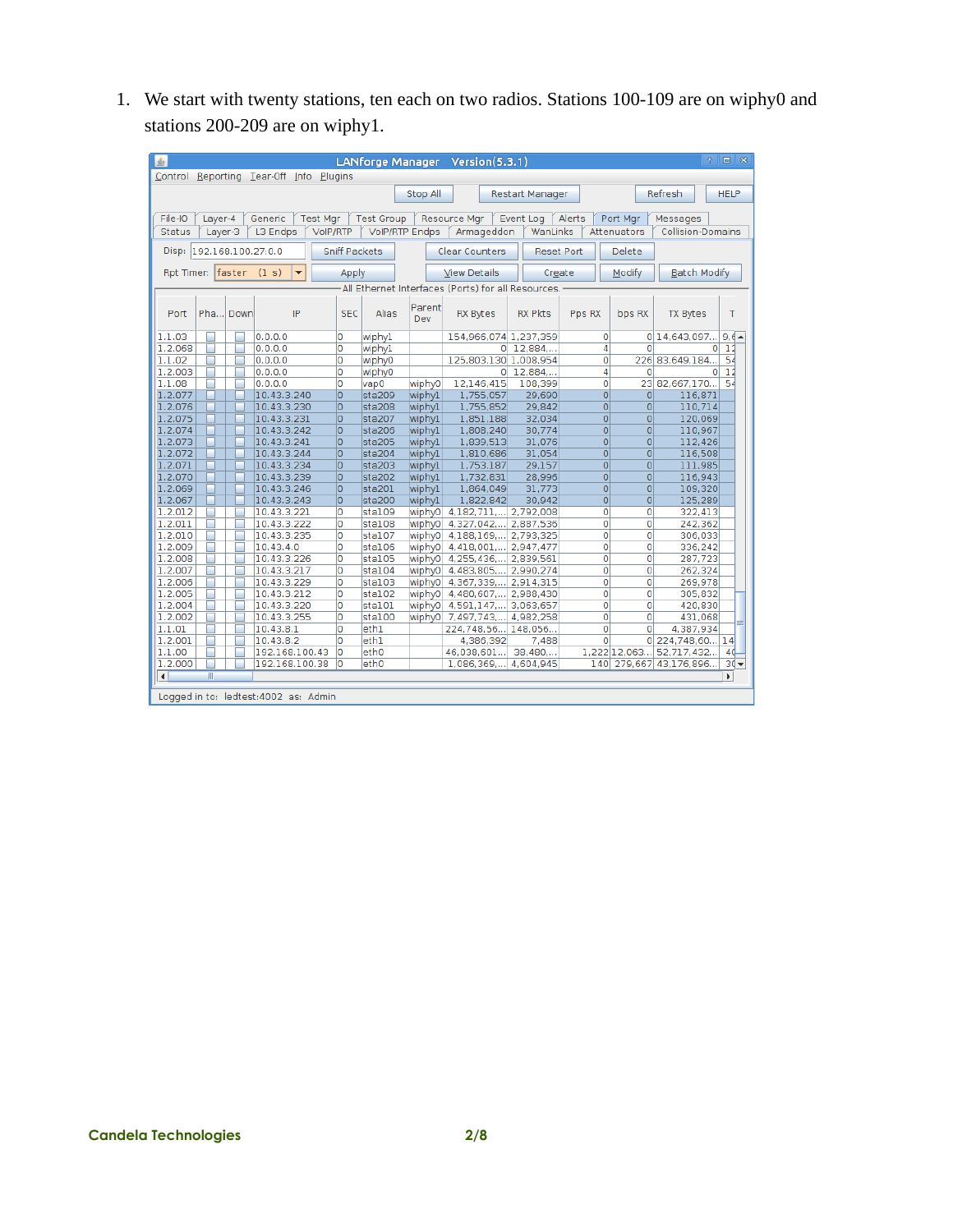- 2. In the **Layer-3** tab, create a UDP connection between *sta100* and *eth1*.
	- 1. Select wiphy0
	- 2. Set the TX rate to **20Mbps** for *eth1* and **0** for *sta100*.
	- 3. Set the Endpoint A and Endpoint B send and receive buffers to 2MB.
	- 4. Click Apply.

| 画                                     | $= 0$<br>$\hat{v}$<br>s100-e1-1000 - Create/Modify Cross Connect |                                                                                  |                                                       |                               |                                                   |                                             |                                      |                                                                              |                                                    |            |                                                         |
|---------------------------------------|------------------------------------------------------------------|----------------------------------------------------------------------------------|-------------------------------------------------------|-------------------------------|---------------------------------------------------|---------------------------------------------|--------------------------------------|------------------------------------------------------------------------------|----------------------------------------------------|------------|---------------------------------------------------------|
| All<br>$\ddot{}$<br>٠                 | R                                                                |                                                                                  |                                                       |                               | <b>Display</b>                                    | Sync                                        | <b>Batch-Create</b>                  |                                                                              | Apply                                              | OK         | Cancel                                                  |
| CX Name:<br>CX Type:                  | Cross-Connect<br>s100-e1-1000<br>LANforge / UDP<br>٠             |                                                                                  |                                                       |                               | Report Timer:                                     | Cross-Connect<br>default(5 s)<br>Endpoint A |                                      |                                                                              | $\overline{\phantom{a}}$                           |            |                                                         |
| Resource:                             | Endpoint A<br>2 (medtest)                                        | $\overline{\phantom{0}}$                                                         | <b>Endpoint B</b><br>2 (medtest)<br>$\vert$ 1 (eth1)  | ۰                             | Pld Pattern<br>Min IP Port:                       | increasing<br><b>AUTO</b>                   |                                      | $\overline{\phantom{a}}$<br>$\overline{\phantom{a}}$                         | Endpoint B<br>increasing<br><b>AUTO</b>            |            | ٠<br>٠                                                  |
| Port:<br>Min Tx Rate:<br>Max Tx Rate: | $2$ (stal $00$ )<br>Zero ( 0 bps )<br>Same                       | $\overline{\phantom{0}}$<br>$\overline{\phantom{a}}$<br>$\overline{\phantom{a}}$ | 20Mbps<br><b>Same</b>                                 | ۰<br>۰<br>▼                   | Max IP Port:<br>Min Duration:                     | Same<br>Forever                             |                                      | $\overline{\phantom{a}}$<br>▼                                                | Same<br>Forever                                    |            | ▼<br>▼                                                  |
| Min PDU Size:<br>Max PDU Size:        | UDP Pld (1,472 B)<br>Same                                        | $\overline{\phantom{a}}$<br>$\overline{\phantom{a}}$                             | $UDP$ $P1d$ $(1,472 B)$<br>Same                       | ▼<br>▼                        | Max Duration:<br>Min Reconn:<br>Max Reconn:       | Same<br>l٥<br>Same                          | $(0 \text{ ms})$                     | $\overline{\phantom{a}}$<br>$\blacktriangledown$<br>$\overline{\phantom{a}}$ | Same<br>$(0 \text{ ms})$<br>le<br>Same             |            | ٠<br>▼<br>$\overline{\phantom{a}}$                      |
| IP ToS:<br>Pkts To Send:              | <b>Best Effort</b><br>(0)<br>Infinite                            | $\overline{\phantom{a}}$<br>$\overline{\phantom{a}}$                             | Best Effort<br>(0)<br>Infinite                        | ٠<br>$\overline{\phantom{a}}$ | Multi-Conn:                                       |                                             | Normal (0)<br><b>Script</b>          | $\overline{\phantom{a}}$                                                     | Normal (0)                                         | Script     | $\overline{\phantom{a}}$                                |
|                                       | Cross-Connect                                                    |                                                                                  |                                                       |                               |                                                   | <b>Endpoint A</b>                           | Thresholds                           |                                                                              | <b>Endpoint B</b>                                  | Thresholds |                                                         |
| <b>Test Manager</b><br>Ouiesce:       | default tm<br>3(3 sec)<br>Endpoint A                             |                                                                                  | <b>Endpoint B</b>                                     | ٠<br>٠                        | Snd Buff Size:<br>Rcy Buff Size:<br>Send Bad FCS: | 2MB<br>2MB<br>zero (O%)                     | $(2 \text{ MB})$<br>$(2 \text{ MB})$ | $\overline{\phantom{a}}$<br>$\blacktriangledown$<br>÷                        | 2MB (2 MB)<br>$(2 \text{ MB})$<br>2MB<br>zero (0%) |            | ▼<br>$\overline{\mathbf{v}}$<br>$\overline{\mathbf{v}}$ |
| IP Addr:                              | AUTO<br>Replay File<br>$\Box$ Loop<br>□Dest Mac                  | $\overline{\phantom{0}}$                                                         | <b>AUTO</b><br>Replay File<br>$\Box$ Loop<br>Dest Mac | $\blacktriangledown$          | Src MAC:<br>Proxy Addr:                           | 0.0.0.0                                     | Use-Proxy                            |                                                                              | Use-Proxy<br>0.0.0.0                               |            |                                                         |
| Filename:<br>Dest MAC:                | <custom></custom>                                                | $\overline{\phantom{0}}$                                                         | <custom></custom>                                     | $\overline{\mathbf{v}}$       | Proxy Port:<br>Socket Priority:                   | lo.<br>lo                                   | Payload                              |                                                                              | Ō<br>lo                                            | Payload    | ÷                                                       |

3. Use the **Batch Create** tool to make nine more of these on this radio.

|                                         |                        | Layer-3 Batch Creator: s100-e1-1000 |    | $  \sim$<br>ਜ਼ਿੰ |
|-----------------------------------------|------------------------|-------------------------------------|----|------------------|
|                                         |                        |                                     |    |                  |
| s100-e1-1001, s100-e1-1002 s100-e1-1009 |                        |                                     |    |                  |
| Endp-A Resources: 2, 2 2                |                        |                                     |    |                  |
| Endp-B Resources: 2, 2 2                |                        |                                     |    |                  |
| Endp-A Ports:                           | sta101, sta102  sta109 |                                     |    |                  |
| Endp-B Ports:                           | eth1, eth1  eth1       |                                     |    |                  |
| Endp-A IPs:                             | AUTO, AUTO  AUTO       |                                     |    |                  |
| Endp-B IPs:                             | AUTO, AUTO  AUTO       |                                     |    |                  |
|                                         |                        |                                     |    |                  |
| Quantity:                               | 19                     | Number of Digits:                   | 14 | Zero Pad         |
| <b>Starting Name Suffix:</b>            | 1000                   | Name Increment:                     |    |                  |
| Resource Increment A: 0                 |                        | Resource Increment B:               | lo |                  |
| Port Increment A:                       |                        | Port Increment B:                   | lo |                  |
| IP Addr Increment A:                    | ١o                     | IP Addr Increment B:                | ١o |                  |
| IP-Port Increment A:                    | ı                      | IP-Port Increment B:                | ı  |                  |
|                                         | Apply                  | Close                               |    |                  |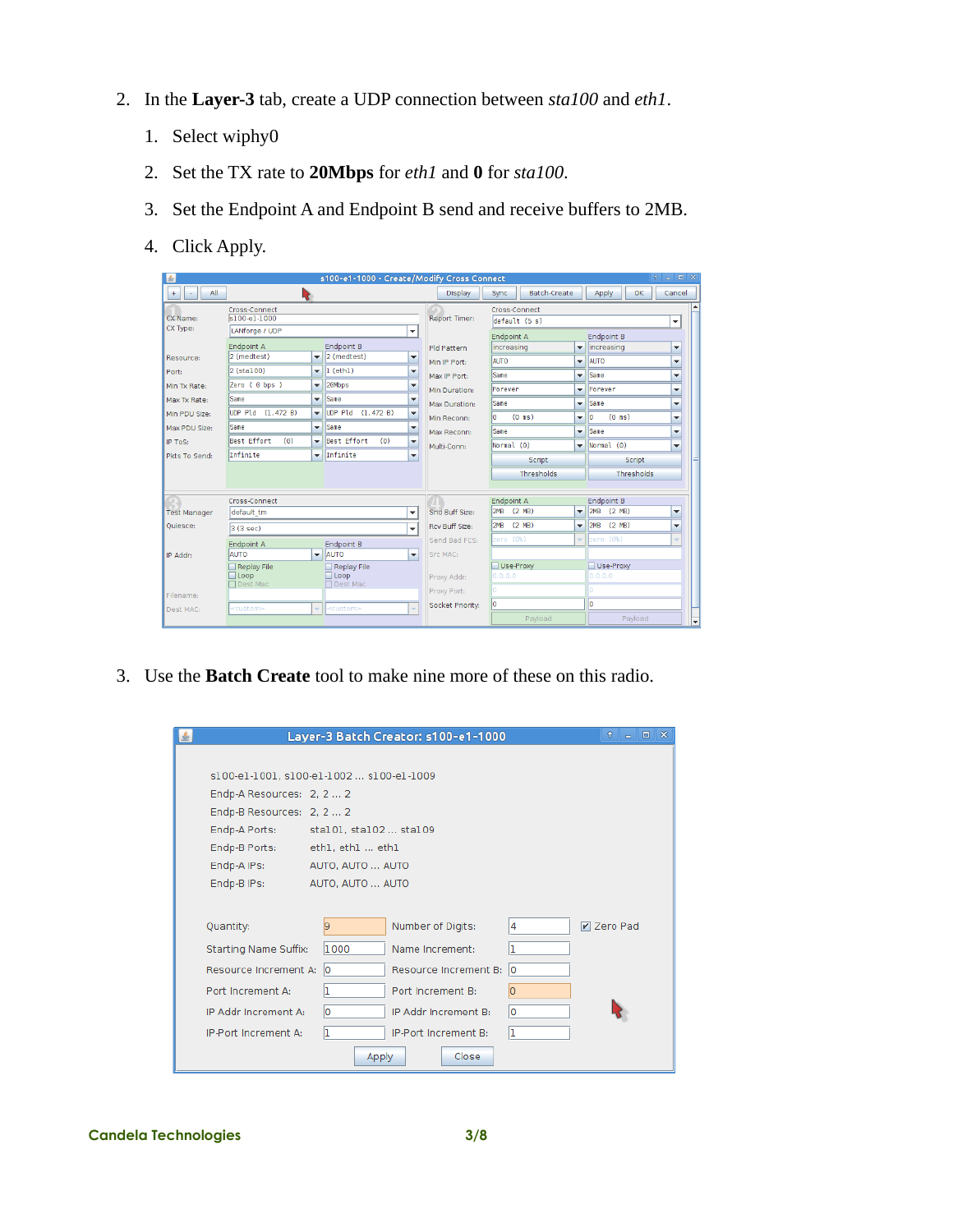| 画                                       |                                                                                                                                                                                                                                                     |                         |                          | LANforge Manager Version(5.3.1) |                      |                                           |                  | 令.                 | $\Box$ $\times$ |
|-----------------------------------------|-----------------------------------------------------------------------------------------------------------------------------------------------------------------------------------------------------------------------------------------------------|-------------------------|--------------------------|---------------------------------|----------------------|-------------------------------------------|------------------|--------------------|-----------------|
| Control Reporting Tear-Off Info Plugins |                                                                                                                                                                                                                                                     |                         |                          |                                 |                      |                                           |                  |                    |                 |
|                                         |                                                                                                                                                                                                                                                     |                         |                          | Stop All                        |                      | Restart Manager                           |                  | Refresh            | <b>HELP</b>     |
| File-IO<br><b>Status</b>                | <b>Test Mgr</b><br><b>Test Group</b><br>Resource Mgr<br>Port Mgr<br>Layer-4<br>Generic<br>Event Log<br>Alerts<br>Messages<br>VolP/RTP Endps<br>Armageddon<br><b>Collision-Domains</b><br>L3 Endps<br>WanLinks<br>Attenuators<br>VoIP/RTP<br>Layer-3 |                         |                          |                                 |                      |                                           |                  |                    |                 |
| kpt Timer: default (5 s)                |                                                                                                                                                                                                                                                     | $\blacktriangledown$ Go | Test Manager all         |                                 | $\blacktriangledown$ | Select All<br>Start                       | Stop             | <b>Quiesce</b>     | Clear           |
| 0 - 200<br><i>l</i> ew                  |                                                                                                                                                                                                                                                     |                         | $\blacktriangleright$ 60 |                                 |                      | Display                                   | Modify<br>Create | <b>Delete</b>      |                 |
|                                         |                                                                                                                                                                                                                                                     |                         |                          |                                 |                      | Cross Connects for Selected Test Manager- |                  |                    |                 |
|                                         |                                                                                                                                                                                                                                                     |                         |                          |                                 |                      |                                           |                  |                    |                 |
| Name                                    |                                                                                                                                                                                                                                                     | Type                    | State                    | Pkt Rx A                        | Pkt Rx B             | <b>Bps Rx A</b>                           | <b>Bps Rx B</b>  | Rx Drop % A Rx Dro |                 |
| s100-e1-1000                            |                                                                                                                                                                                                                                                     |                         | LF/UDP Stopped           | $\circ$                         | $\circ$              | 0                                         | 0                | $\Omega$           |                 |
| s100-e1-1001                            |                                                                                                                                                                                                                                                     |                         | LF/UDP Stopped           | 0                               | O                    | 0                                         | 0                | 0                  |                 |
| s100-e1-1002                            |                                                                                                                                                                                                                                                     |                         | LF/UDP Stopped           | 0                               | $\circ$              | 0                                         | 0                | $\circ$            |                 |
| s100-e1-1003                            |                                                                                                                                                                                                                                                     |                         | LF/UDP Stopped           | 0                               | $\circ$              | 0                                         | O                | $\mathbf 0$        |                 |
| s100-e1-1004                            |                                                                                                                                                                                                                                                     |                         | LF/UDP Stopped           | 0                               | $\circ$              | 0                                         | 0                | 0                  |                 |
| s100-e1-1005                            |                                                                                                                                                                                                                                                     |                         | LF/UDP Stopped           | $\mathbf 0$                     | $\overline{0}$       | 0                                         | 0                | $\Omega$           |                 |
| s100-e1-1006                            |                                                                                                                                                                                                                                                     |                         | LF/UDP Stopped           | $\circ$                         | 0                    | 0                                         | 0                | $\mathbf 0$        |                 |
| s100-e1-1007                            |                                                                                                                                                                                                                                                     |                         | LF/UDP Stopped           | $\overline{0}$                  | $\mathbf{0}$         | 0                                         | 0                | $\mathbf 0$        |                 |
| s100-e1-1008                            |                                                                                                                                                                                                                                                     |                         | LF/UDP Stopped           | 0                               | $\circ$              | 0                                         | $\Omega$         | 0                  |                 |
| s100-e1-1009                            |                                                                                                                                                                                                                                                     |                         | LF/UDP Stopped           | 0                               | $\circ$              | 0                                         | $\Omega$         | $\Omega$           |                 |
|                                         |                                                                                                                                                                                                                                                     |                         |                          |                                 |                      |                                           |                  |                    |                 |
| $\blacktriangleleft$                    |                                                                                                                                                                                                                                                     |                         | Ш                        |                                 |                      |                                           |                  |                    |                 |
|                                         | Logged in to: ledtest: 4002 as: Admin                                                                                                                                                                                                               |                         |                          |                                 |                      |                                           |                  |                    |                 |

4. You now have ten connections for wiphy0.

- 5. In the Layer-3 tab, create a UDP connection between sta200 and eth1.
	- 1. Select wiphy1
	- 2. Make the connection with TX rate and buffer the same as the previous connections.
	- 3. Click Apply.

| $\mathcal{L}_2$       |                                |                          | s200-e1-1010 - Create/Modify Cross Connect |                          |                      |                                |                          | $f = 0$ $\times$                   |                          |                       |
|-----------------------|--------------------------------|--------------------------|--------------------------------------------|--------------------------|----------------------|--------------------------------|--------------------------|------------------------------------|--------------------------|-----------------------|
| All<br>$\ddot{}$<br>٠ |                                |                          |                                            |                          | <b>Display</b>       | Batch-Create<br>Sync           |                          | Apply<br>OK                        | Cancel                   |                       |
| CX Name:              | Cross-Connect<br>s200-e1-1010  |                          |                                            |                          | <b>Report Timer:</b> | Cross-Connect<br>default (5 s) |                          |                                    | ۰                        |                       |
| CX Type:              | LANforge / UDP                 |                          |                                            | ٠                        |                      | Endpoint A                     |                          | <b>Endpoint B</b>                  |                          |                       |
| Resource:             | Endpoint A<br>2 (medtest)      | $\overline{\phantom{0}}$ | <b>Endpoint B</b><br>2 (medtest)           | $\blacktriangledown$     | Pld Pattern          | increasing                     | $\overline{\phantom{a}}$ | lincreasing                        | Y                        |                       |
|                       | 67 (sta200)                    | $\overline{\phantom{0}}$ | $\vert$ 1 (eth1)                           |                          | Min IP Port:         | <b>AUTO</b>                    | $\overline{\phantom{0}}$ | <b>AUTO</b>                        | ٠                        |                       |
| Port:                 |                                |                          |                                            | $\blacktriangledown$     | Max IP Port:         | Same                           | ۰                        | <b>Sane</b>                        | $\checkmark$             |                       |
| Min Tx Rate:          | Zero ( 0 bps )                 | $\overline{\phantom{a}}$ | 20Mbps                                     | $\blacktriangledown$     | Min Duration:        | Forever                        | ۰                        | Forever                            | ٠                        |                       |
| Max Tx Rate:          | Same                           | $\overline{\phantom{a}}$ | Sane                                       | $\overline{\phantom{a}}$ | Max Duration:        | Same                           | ▼                        | Sane                               | ۰                        |                       |
| Min PDU Size:         | lık.<br>(1, 024 B)             | $\blacktriangledown$     | x <br>(1,024 B)                            | $\blacktriangledown$     | Min Reconn:          | $(0 \text{ ms})$<br>o          | $\overline{\phantom{a}}$ | $\overline{0}$<br>$(0 \text{ ms})$ | $\blacktriangledown$     |                       |
| Max PDU Size:         | Same                           | $\overline{\phantom{a}}$ | <b>Sane</b>                                | $\blacktriangledown$     | Max Reconn:          | Same                           | ٠                        | <b>Sane</b>                        | ٠                        |                       |
| IP ToS:               | Best Effort<br>(0)             | $\overline{\phantom{0}}$ | Best Effort<br>(0)                         | ▼                        | Multi-Conn:          | Normal (0)                     | ۰                        | Normal (0)                         | $\overline{\phantom{a}}$ |                       |
| Pkts To Send:         | Infinite                       | $\overline{\phantom{0}}$ | Infinite                                   | ▼                        |                      | Script                         |                          | Script                             |                          |                       |
|                       |                                |                          |                                            |                          |                      | <b>Thresholds</b>              |                          | Thresholds                         |                          |                       |
|                       |                                |                          |                                            |                          |                      |                                |                          |                                    |                          |                       |
|                       | Cross-Connect                  |                          |                                            |                          |                      | Endpoint A                     |                          | <b>Endpoint B</b>                  |                          |                       |
| <b>Test Manager</b>   | default tm                     |                          |                                            | ٠                        | Snd Buff Size:       | $(2 \text{ MB})$<br>2MB        | $\overline{\phantom{a}}$ | $(2 \text{ MB})$<br>2MB            | $\overline{\phantom{a}}$ |                       |
| Ouiesce:              | 3(3 sec)                       |                          |                                            | ٠                        | Rcy Buff Size:       | $(2 \text{ MB})$<br>2MB        | ٠                        | $(2 \text{ MB})$<br>2MB            | ٠                        |                       |
|                       | Endpoint A                     |                          | <b>Endpoint B</b>                          |                          | Send Bad FCS:        | zero (O%)                      | $\overline{\phantom{a}}$ | zero (O%)                          | $\overline{\phantom{a}}$ |                       |
| IP Addr:              | AUTO                           | $\overline{\phantom{a}}$ | <b>AUTO</b>                                | $\overline{\phantom{a}}$ | Src MAC:             |                                |                          |                                    |                          |                       |
|                       | Replay File                    |                          | Replay File                                |                          |                      | Use-Proxy                      |                          | Use-Proxy                          |                          |                       |
|                       | $\Box$ Loop<br><b>Dest Mac</b> |                          | Loop<br>Dest Mac                           |                          | Proxy Addr:          | 0.0.0.0                        |                          | 0.0.0.0                            |                          |                       |
| Filename:             |                                |                          |                                            |                          | Proxy Port:          | 0                              |                          | lo                                 |                          |                       |
| Dest MAC:             | <custom></custom>              | $\overline{\phantom{a}}$ | $\mathsf{l}$ < custom>                     | $\overline{\phantom{a}}$ | Socket Priority:     | O                              |                          | lo                                 |                          |                       |
| $\blacktriangleleft$  |                                |                          |                                            |                          |                      |                                |                          |                                    |                          | $\blacktriangleright$ |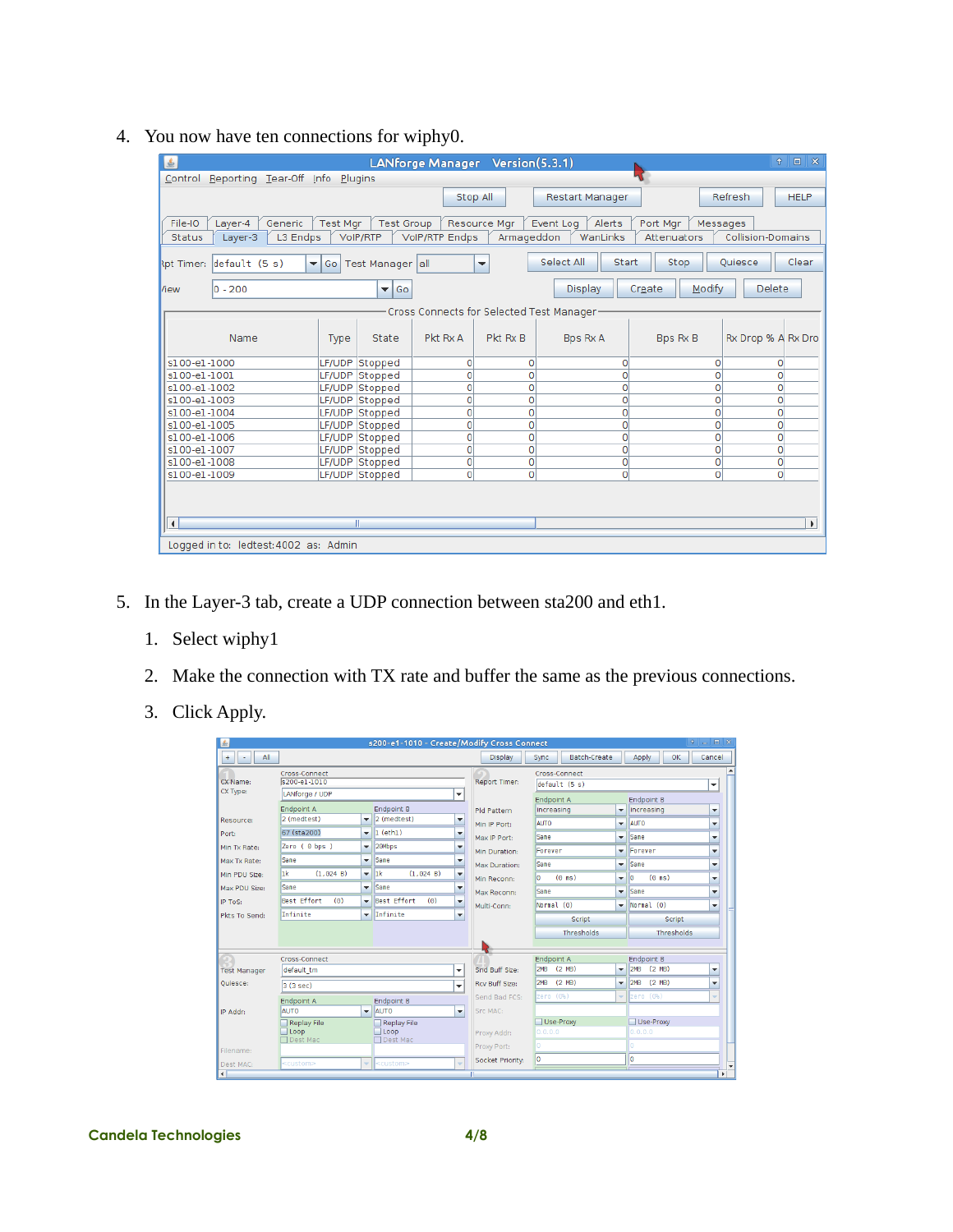6. Use the **Batch Create** tool to make nine more on radio *wiphy1*.

| 垂 |                                         |                        | Layer-3 Batch Creator: s200-e1-1010 |    | $\Box$ $\times$<br>全.<br>o l |
|---|-----------------------------------------|------------------------|-------------------------------------|----|------------------------------|
|   |                                         |                        |                                     |    |                              |
|   | s200-e1-1011, s200-e1-1012 s200-e1-1019 |                        |                                     |    |                              |
|   | Endp-A Resources: 2, 2  2               |                        |                                     |    |                              |
|   | Endp-B Resources: 2, 2  2               |                        |                                     |    |                              |
|   | Endp-A Ports:                           | sta201, sta202  sta209 |                                     |    |                              |
|   | Endp-B Ports:                           | ethl. ethl  ethl       |                                     |    |                              |
|   | Endp-A IPs:                             | AUTO, AUTO  AUTO       |                                     |    |                              |
|   | Endp-B IPs:                             | AUTO, AUTO  AUTO       |                                     |    |                              |
|   |                                         |                        |                                     |    |                              |
|   | Quantity:                               | l9                     | Number of Digits:                   | 4  | Zero Pad                     |
|   | <b>Starting Name Suffix:</b>            | 1010                   | Name Increment:                     | ı  |                              |
|   | Resource Increment A: 0                 |                        | Resource Increment B:               | 10 |                              |
|   | Port Increment A:                       | 1                      | Port Increment B:                   | lo |                              |
|   | IP Addr Increment A:                    | ١o                     | IP Addr Increment B:                | ١o |                              |
|   | IP-Port Increment A:                    | 1                      | IP-Port Increment B:                | Iı |                              |
|   |                                         | <b>Apply</b>           | Close                               |    |                              |

7. In the **Layer-3** tab you will see twenty connections. Highlight them all, right click and select the *Enforce Fairness* option. (Or go to the Plugins Menu and select the plugin there.)

| $\mathbf{L}$                                                                                                        | LANforge Manager Version(5.3.1)                      |                                                                                                    | $\Box$ $\times$<br>令.                           |  |  |  |  |  |  |
|---------------------------------------------------------------------------------------------------------------------|------------------------------------------------------|----------------------------------------------------------------------------------------------------|-------------------------------------------------|--|--|--|--|--|--|
| Control Reporting Tear-Off Info Plugins                                                                             |                                                      |                                                                                                    |                                                 |  |  |  |  |  |  |
|                                                                                                                     |                                                      |                                                                                                    |                                                 |  |  |  |  |  |  |
|                                                                                                                     | Stop All                                             | Restart Manager                                                                                    | <b>HELP</b><br>Refresh                          |  |  |  |  |  |  |
|                                                                                                                     |                                                      |                                                                                                    |                                                 |  |  |  |  |  |  |
| Collision-Domains<br>File-IO<br>Layer-4<br>Generic                                                                  | <b>Test Mar</b><br><b>Test Group</b><br>Resource Mar | Alerts<br>Event Log<br>Port Mar<br>Messages                                                        |                                                 |  |  |  |  |  |  |
| Armageddon<br>Wanl inks<br>Status<br>L3 Endps<br><b>VoIP/RTP</b><br><b>VolP/RTP Endps</b><br>Layer-3<br>Attenuators |                                                      |                                                                                                    |                                                 |  |  |  |  |  |  |
| Select All                                                                                                          |                                                      |                                                                                                    |                                                 |  |  |  |  |  |  |
| Rpt Timer: default (5 s)<br>$\blacktriangledown$ Go                                                                 | ٠<br>Test Manager all                                | <b>Start</b><br>Stop<br>Ouiesce                                                                    | Clear                                           |  |  |  |  |  |  |
| $0 - 200$<br>View                                                                                                   | $\overline{\phantom{a}}$ Go                          | <b>Display</b><br>Modify<br>Create                                                                 | Delete                                          |  |  |  |  |  |  |
|                                                                                                                     |                                                      |                                                                                                    |                                                 |  |  |  |  |  |  |
|                                                                                                                     | Cross Connects for Selected Test Manager             |                                                                                                    |                                                 |  |  |  |  |  |  |
|                                                                                                                     |                                                      |                                                                                                    |                                                 |  |  |  |  |  |  |
| <b>Name</b><br>Type<br>State                                                                                        | Pkt Rx B<br>Pkt Rx A<br><b>Bps Rx A</b>              | <b>Bps Rx B</b>                                                                                    | Rx Drop % A Rx Drop % B Drop Pkts A Drop Pkts E |  |  |  |  |  |  |
|                                                                                                                     |                                                      |                                                                                                    |                                                 |  |  |  |  |  |  |
| s100-e1-1000<br>LF/UDP Stopped                                                                                      | $\circ$<br>$\Omega$<br>$\circ$                       | $\overline{0}$<br>$\Omega$<br>$\Omega$                                                             | $\overline{0}$                                  |  |  |  |  |  |  |
| s100-e1-1001<br>LF/UDP Stopped                                                                                      | <b>Start Selected</b>                                | $\overline{0}$<br>$\Omega$<br>$\overline{0}$                                                       | $\Omega$                                        |  |  |  |  |  |  |
| LF/UDP Stopped<br>s100-e1-1002                                                                                      |                                                      | $\Omega$<br>$\overline{0}$<br>$\overline{0}$                                                       | $\overline{0}$                                  |  |  |  |  |  |  |
| s100-e1-1003<br>LF/UDP Stopped                                                                                      | <b>Stop Selected</b>                                 | $\overline{0}$<br>$\overline{0}$<br>$\Omega$                                                       | $\Omega$                                        |  |  |  |  |  |  |
| s100-e1-1004<br>LF/UDP Stopped                                                                                      | Clear Selected                                       | $\overline{0}$<br>$\overline{0}$<br>$\Omega$                                                       | $\Omega$                                        |  |  |  |  |  |  |
| LF/UDP Stopped<br>s100-e1-1005                                                                                      | Modify Selected                                      | $\Omega$<br>$\overline{0}$<br>$\overline{0}$                                                       | $\overline{0}$                                  |  |  |  |  |  |  |
| s100-e1-1006<br>LF/UDP Stopped                                                                                      | <b>Display Selected</b>                              | $\Omega$<br>$\Omega$<br>$\Omega$                                                                   | $\circ$                                         |  |  |  |  |  |  |
| s100-e1-1007<br>LF/UDP Stopped                                                                                      | 心 Dynamic Report<br>D                                | $\Omega$<br>$\Omega$<br>$\Omega$                                                                   | $\overline{0}$                                  |  |  |  |  |  |  |
| LF/UDP Stopped<br>s100-e1-1008                                                                                      | <b>Table Report</b>                                  | $\overline{0}$<br>$\overline{0}$<br>$\overline{O}$                                                 | $\overline{0}$                                  |  |  |  |  |  |  |
| s100-e1-1009<br>LF/UDP Stopped                                                                                      |                                                      | $\overline{O}$<br>$\Omega$<br>$\Omega$                                                             | $\overline{0}$                                  |  |  |  |  |  |  |
| s200-el-1010<br>LF/UDP Stopped                                                                                      | Count Selected                                       | $\overline{0}$<br>$\overline{0}$<br>$\overline{0}$                                                 | $\overline{0}$                                  |  |  |  |  |  |  |
| LF/UDP Stopped<br>s200-el-1011                                                                                      | Calculations                                         | $\Omega$<br>$\Omega$<br>$\overline{0}$                                                             | $\overline{0}$                                  |  |  |  |  |  |  |
| s200-e1-1012<br>LF/UDP Stopped                                                                                      | Add/Remove Table Columns                             | $\Omega$<br>$\Omega$<br>$\Omega$<br>$\Omega$                                                       | $\Omega$                                        |  |  |  |  |  |  |
| s200-e1-1013<br>LF/UDP Stopped                                                                                      | Add/Remove Table Report Columns                      | $\overline{0}$<br>$\overline{0}$<br>$\Omega$<br>$\Omega$<br>$\Omega$                               | $\overline{0}$                                  |  |  |  |  |  |  |
| s200-e1-1014<br>LF/UDP Stopped                                                                                      |                                                      |                                                                                                    | $\overline{0}$                                  |  |  |  |  |  |  |
| s200-e1-1015<br>LF/UDP Stopped<br>s200-e1-1016                                                                      | Save Table Layout                                    | $\overline{0}$<br>$\overline{O}$<br>$\overline{0}$<br>$\overline{0}$<br>$\overline{0}$<br>$\Omega$ | $\overline{0}$<br>$\overline{0}$                |  |  |  |  |  |  |
| LF/UDP Stopped<br>s200-e1-1017                                                                                      | Reset Table Layout                                   | $\Omega$<br>$\Omega$<br>$\Omega$                                                                   | $\Omega$                                        |  |  |  |  |  |  |
| LF/UDP Stopped<br>s200-e1-1018<br>LF/UDP Stopped                                                                    | Auto-Resize Columns                                  | $\Omega$<br>Ō<br>$\Omega$                                                                          | $\Omega$                                        |  |  |  |  |  |  |
| LF/UDP Stopped<br>s200-el-1019                                                                                      | <b>Enforce Fairness</b>                              | $\Omega$<br>$\Omega$<br>$\Omega$                                                                   | 0                                               |  |  |  |  |  |  |
|                                                                                                                     |                                                      |                                                                                                    |                                                 |  |  |  |  |  |  |
| $\left  \right $                                                                                                    | Ш                                                    |                                                                                                    | $\blacktriangleright$                           |  |  |  |  |  |  |
| Logged in to: ledtest: 4002 as: Admin                                                                               |                                                      |                                                                                                    |                                                 |  |  |  |  |  |  |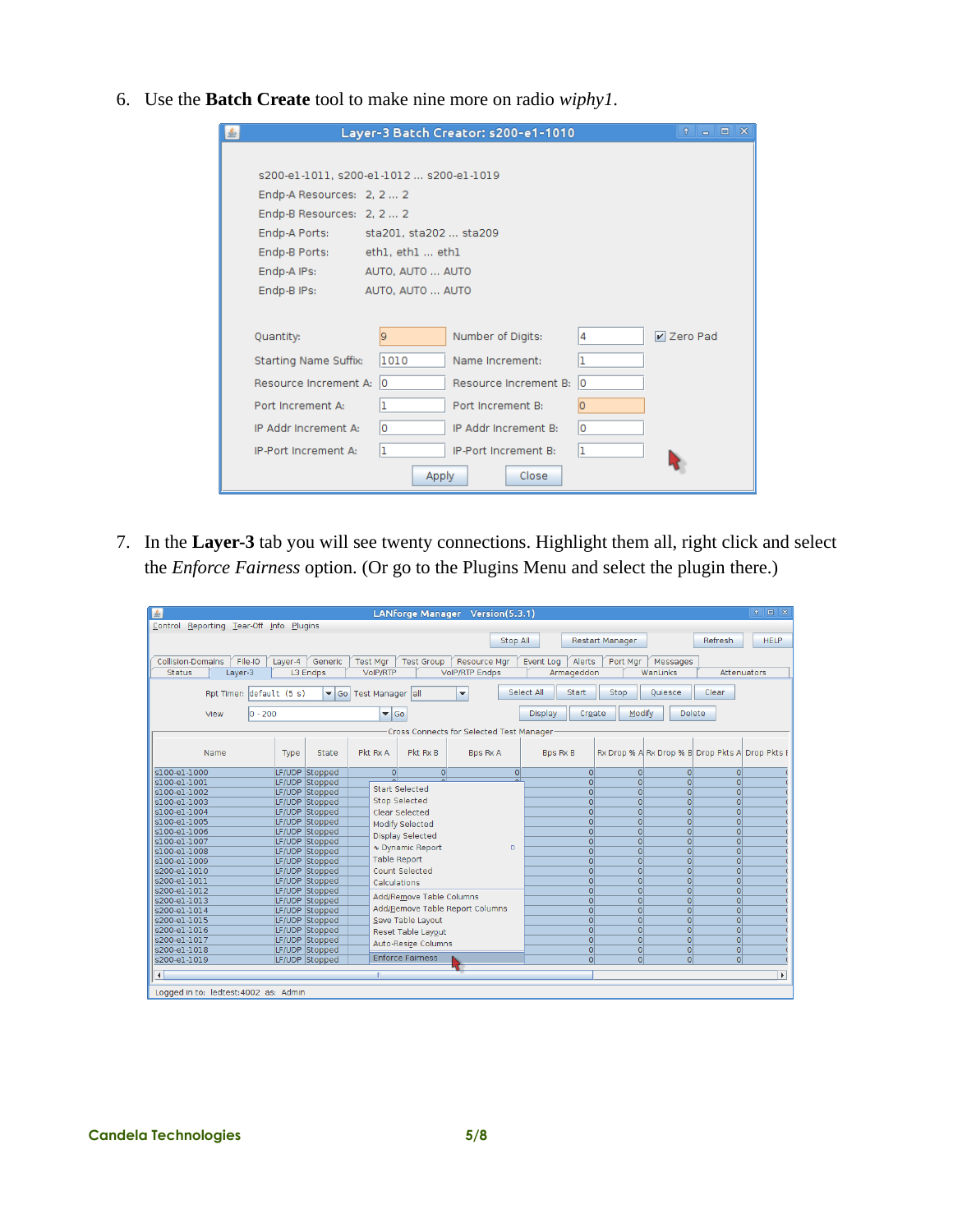8. In the Enforce Fairness plugin, set the Reporting Interval to 3s. Click *Start*. (Notice the button will change to *Stop).*

| <b>Enforce Fairness</b>                                                                                                                                                                                               | ×<br>Ŷ<br>$\Box$<br>$\blacksquare$ |
|-----------------------------------------------------------------------------------------------------------------------------------------------------------------------------------------------------------------------|------------------------------------|
| Duration:                                                                                                                                                                                                             | 30000<br>$\blacksquare$            |
| Per-Second Reporting Interval:                                                                                                                                                                                        | 3-second Running Average           |
|                                                                                                                                                                                                                       | Cross-Connect Selection            |
| CXs in Use<br>s100-el-1000<br>▲<br>s100-el-1001<br>s100-el-1002<br>s100-el-1003<br>s100-el-1004<br>s100-el-1005<br>Remove CXs -->><br>s100-el-1006<br>s100-e1-1007<br>s100-el-1008<br>s100-el-1009<br>▼<br>conniction | Free CXs<br>$<<$ - Add CXss        |
|                                                                                                                                                                                                                       | Close<br>Start                     |

- 9. Let the plugin run for 5 minutes. The *Stop* button will change back to *Start* when done. The *Enforce Fairness Reporting* window will have pie charts giving you time slice views of transmission percentage per station.
	- 1. See clear transmission inequity at the start:

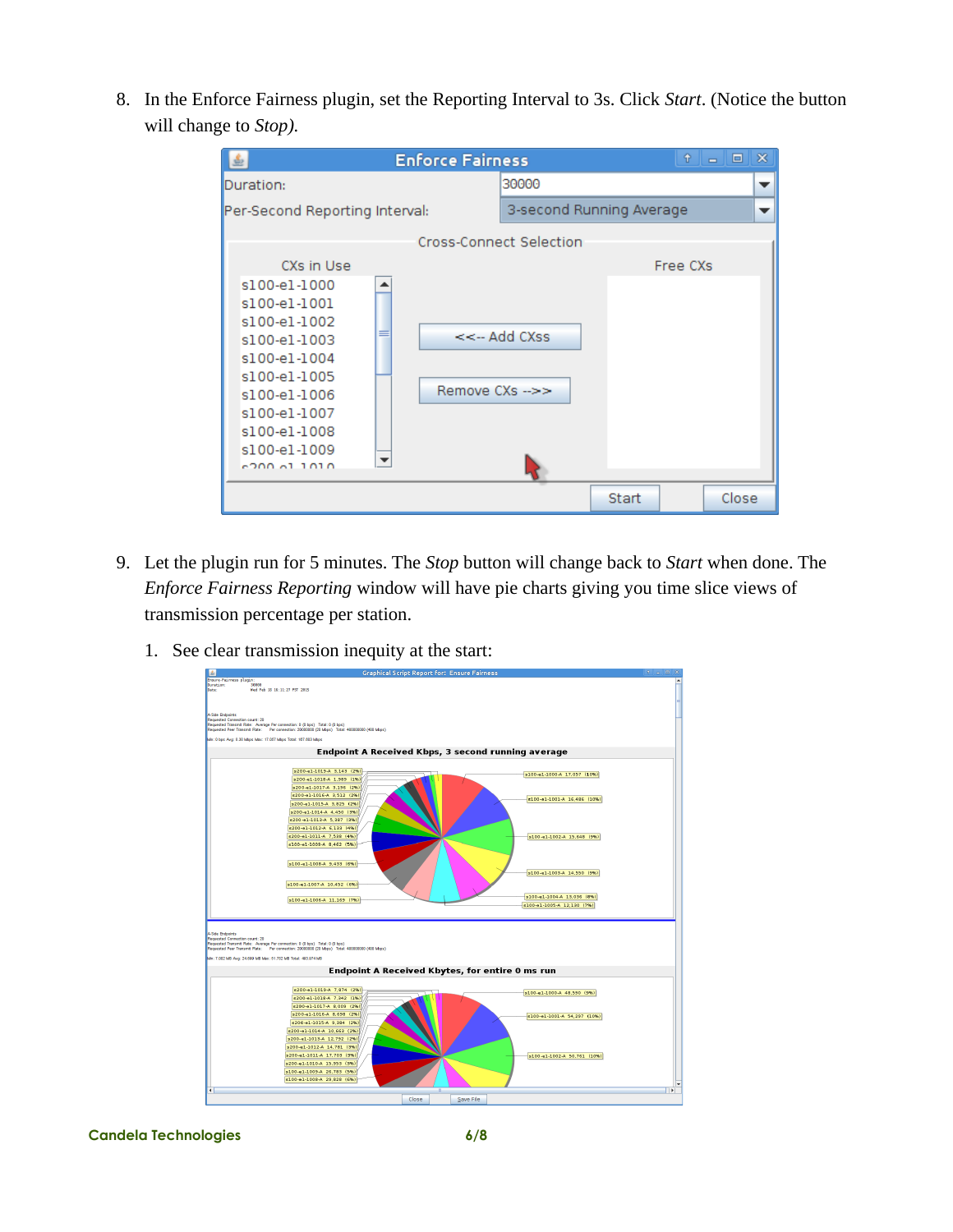

2. See resulting equity in the final iteration: